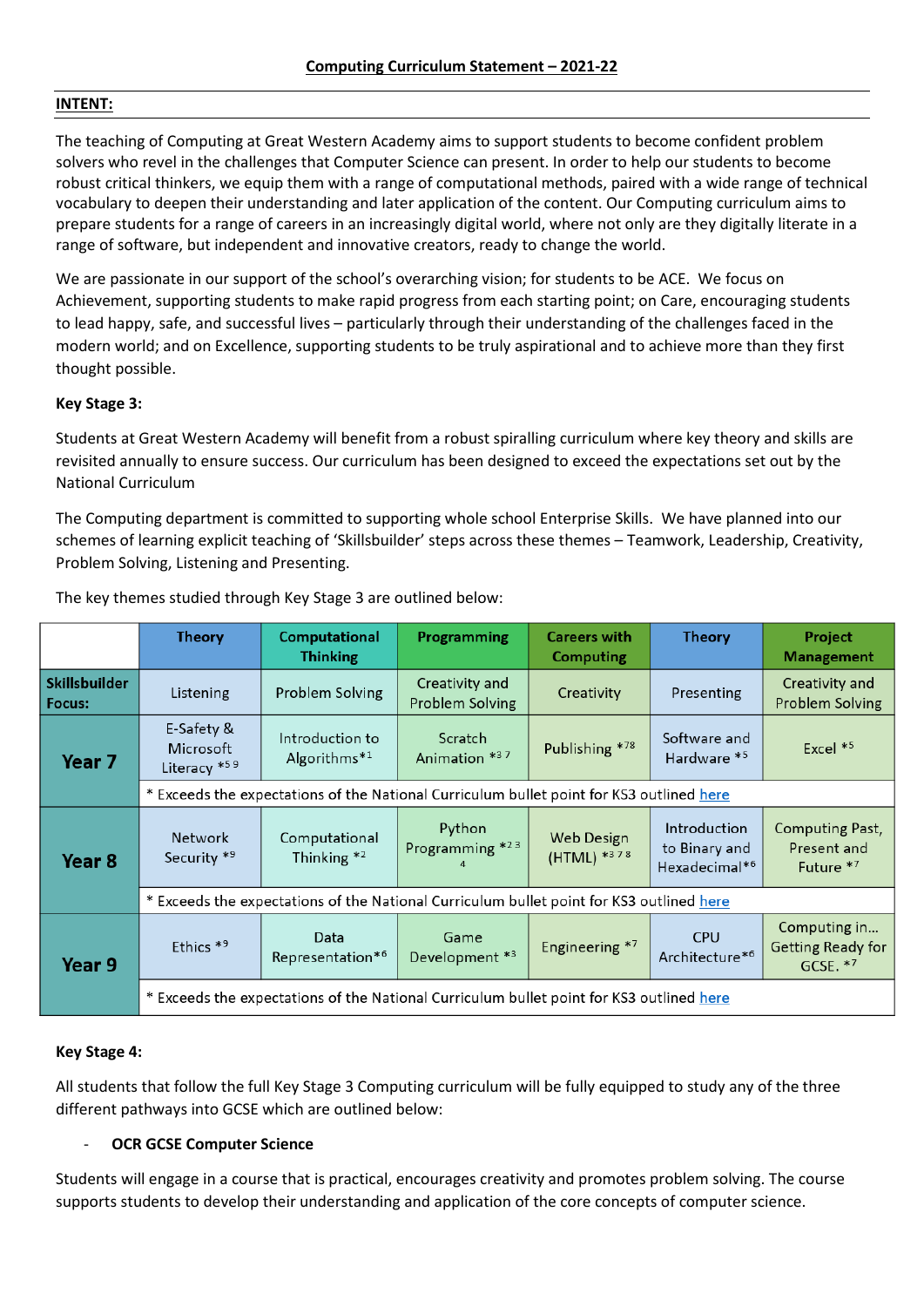Students also learn to analyse problems in computational terms and devise creative solutions by designing, writing, testing, and evaluating programs. The course is split into two key themes, each with a range of units:

- 1. Computer Systems
	- 1.1 Systems architecture
	- 1.2 Memory and Storage
	- 1.3 Computer networks, connections and protocols
	- 1.4 Network Security
	- 1.5 Systems software
	- 1.6 Ethical, legal, cultural and environmental impacts of digital technology

# 2 Computational Thinking, Algorithms and Programming

- 2.1 Algorithms
- 2.2 Programming fundamentals
- 2.3 Producing robust programs
- 2.4 Boolean logic
- 2.5 Programming languages and Integrated Development Environments

This pathway is ideal for students who want to continue to develop their programming knowledge and application skills.

# - **OCR Cambridge Nationals in Information Technologies**

This course will improve student's knowledge of the digital environment and enhance their confidence with IT. Students will learn about data management issues and develop practical skills by planning and creating an integrated technological solution to communicate information. This course is split into two assessed units:

- Written exam paper: Understanding tools, techniques, methods and processes for technological solutions Students develop their knowledge and understanding of different hardware and software applications and the tools and techniques used to select, store, manipulate and present data. They also explore the various risks associated with the collection, storage and use of data, including legal, moral, ethical and security issues, and how such risks can be mitigated.
- Centre Assessed Task: Developing technological solutions

Students create a technological solution that processes data and communicates information, following the phases of the project life cycle using different hardware and software technologies to create an integrated technological solution. They develop practical skills such as carrying out a SWOT analysis, creating GANTT charts, developing online surveys, and presenting data through web-based technologies.

This pathway is ideal for students wanting to continue their studies of information and communication technologies. *\*This pathway is only available for students currently in Year 10.*

# - **OCR Cambridge Nationals in Creative iMedia**

This course will inspire and equip students with the confidence to use the skills that are relevant to the digital media sector. Students will design, plan, create and review digital media products to meet client and target audience demands. The qualification is split into three components:

- Written exam paper on The Media Industry.
- Centre Assessed Task on Visual identity and digital graphics**.**
- Optional Centre Assessed Task on one of the following:
	- Characters and comics:
		- Animation with audio:
		- Interactive digital media: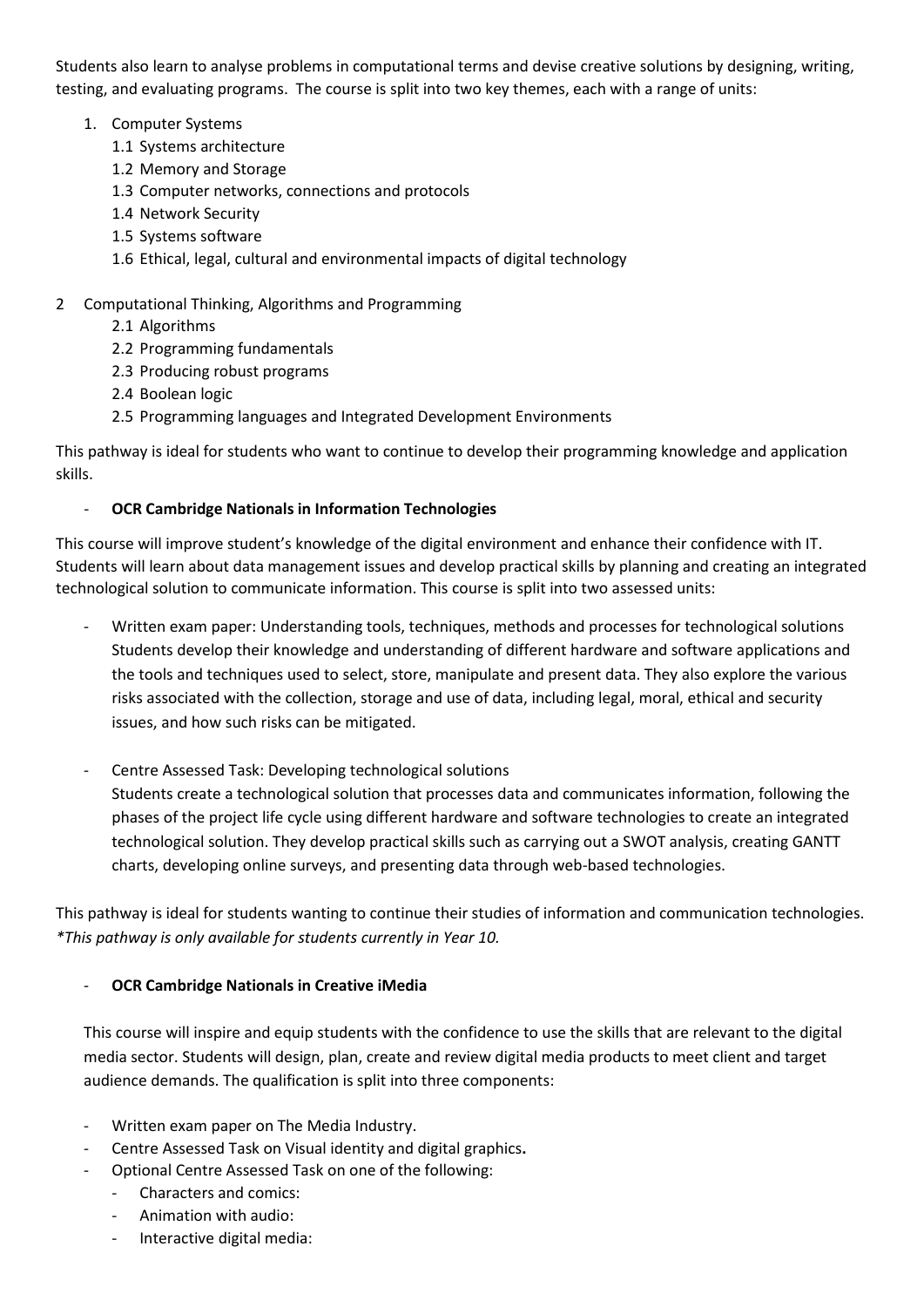- Visual imaging
- Digital gaming

This pathway is ideal for students wanting to develop the creative skills developed in the KS3 Computing curriculum *\*This pathway will be first available in September 2022.*

## **Key Stage 5:**

Our Sixth Form students can continue their studies of Computer Science my studying the OCR A-Level in Computer Science. This A Level Computer Science qualification helps students understand the core academic principles of computer science. Classroom learning is transferred into creating real-world systems through the creation of an independent programming project. Our A Level students will develop their technical understanding and their ability to analyse and solve problems using computational thinking. The three components studied include:

Component 01: Computer systems

Students are introduced to the internal workings of the (CPU), data exchange, software development, data types and legal and ethical issues. The resulting knowledge and understanding will underpin their work in component 03. It covers:

- The characteristics of contemporary processors, input, output and storage devices
- Types of software and the different methodologies used to develop software
- Data exchange between different systems
- Data types, data structures and algorithms
- Legal, moral, cultural and ethical issues.
- Component 02: Algorithms and programming

This builds on component 01 to include computational thinking and problem-solving. It covers:

- What is meant by computational thinking (thinking abstractly, thinking ahead, thinking procedurally etc.)
- Problem solving and programming how computers and programs can be used to solve problems
- Algorithms and how they can be used to describe and solve problems.
- Component 03: Programming project

Students are expected to apply the principles of computational thinking to a practical coding programming project. They will analyse, design, develop, test, evaluate and document a program written in a suitable programming language. The project is designed to be independently chosen by the student and provides them with the flexibility to investigate projects within the diverse field of computer science. We support a wide and diverse range of languages.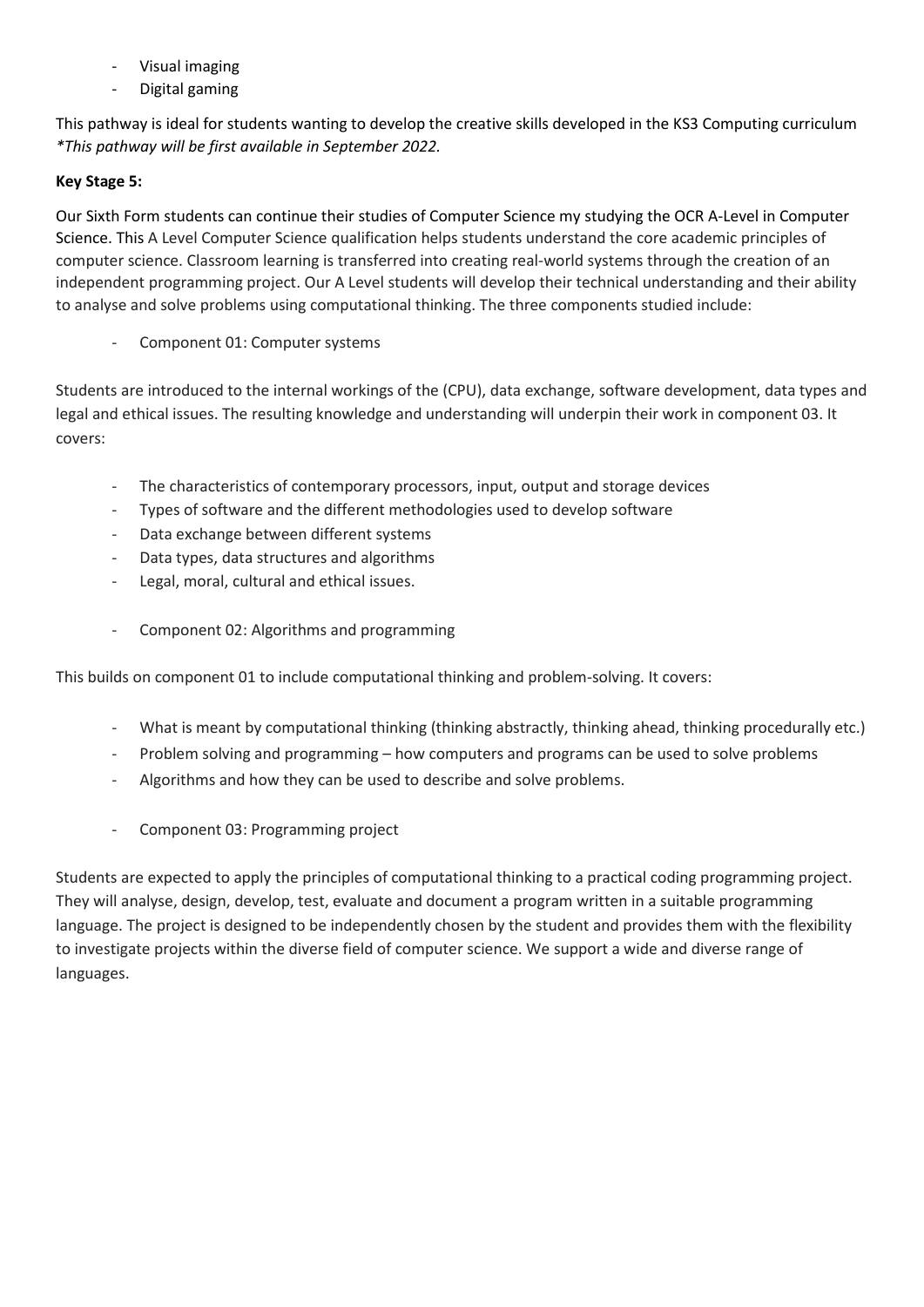## **IMPLEMENTATION**:

Each scheme of work is designed to outline what we teach to ensure the intent of our curriculum is delivered across each key stage.

Our schemes of learning include:

## **Long term overviews:**

- Interleaving of prior learning
- Topic outline summarising key content

## **Medium term plans:**

- Root enquiry and key enquiry questions
- Key Knowledge, Skills and Understanding (delivered through know, apply,
- extend learning objectives/outcomes)
- Duration
- Planned assessment of student progress and impact of taught curriculum
- Assessment and improvement opportunities (DIRT)
- SMSC

-

- Literacy and Numeracy
- Opportunities to extend learning
- Enterprise skills
- Appropriate challenge and differentiation opportunities

## **Assessment Cycle and Feedback Policy:**

## - **Key Stage 3:**

The Computing Department is dedicated to high quality teaching and learning. The assessment and feedback cycle below outlines the implementation of our curriculum to ensure maximum impact on student progress in Key Stage 3.